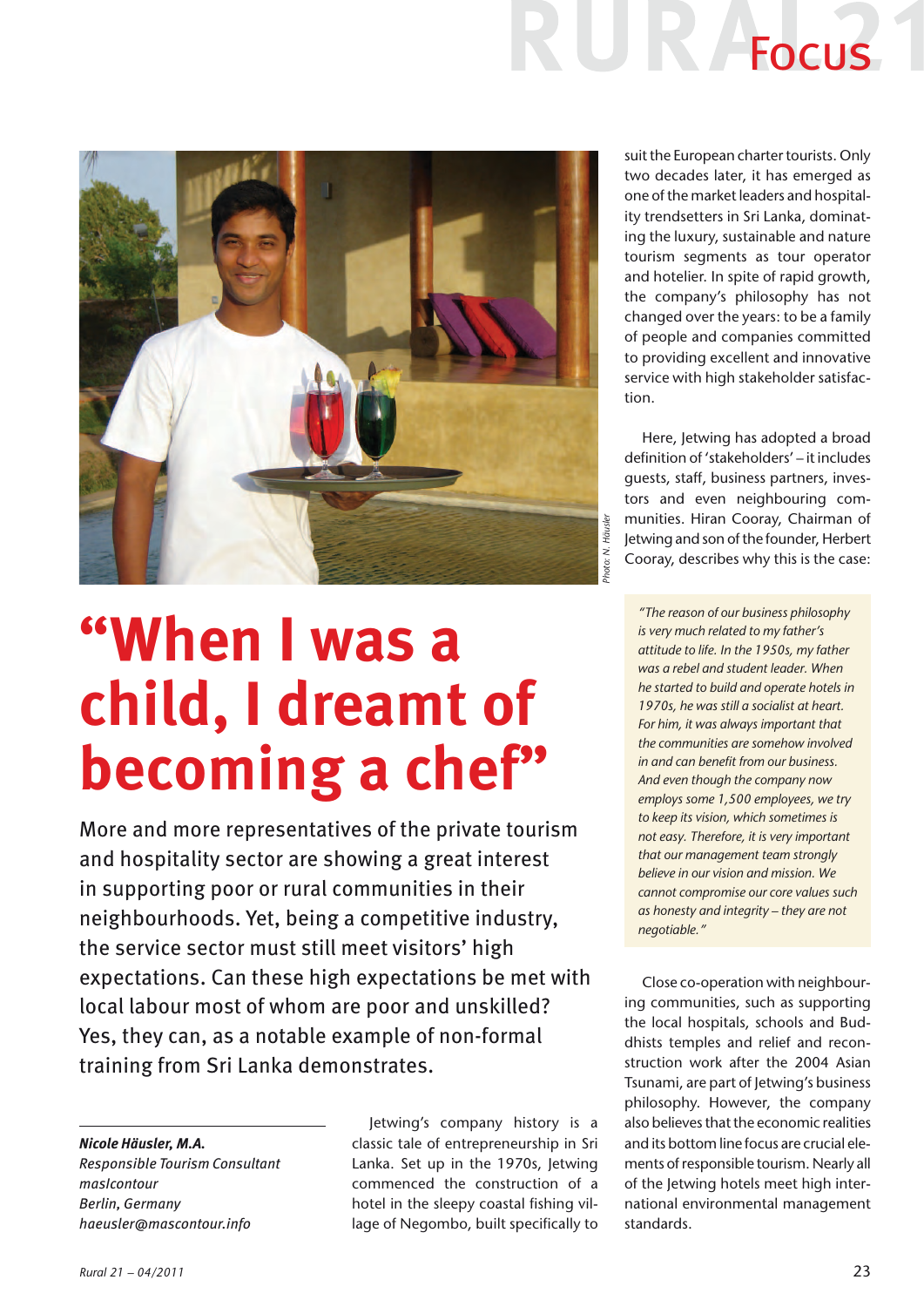# Focus

# **The Eco-Resort Vil Uyana**

In October 2006, Jetwing Hotels opened a new Eco-Resort, Vil Uyana located near Sigiriya Rock Fortress, a heritage hotspot in the centre of Sri Lanka, called the Cultural



Triangle. The architecture and concept of the hotel complex are unique. The 25 private wooden luxury chalets are integrated in a private nature reserve that provides a haven for wildlife; parts of the land are used for organic rice farming. The number of staff is about 100; around a third of them are members of the nearby communities or of Jetwing Youth Development Project I and II.



# **n** Jetwing Youth Development Project (JYDP)

In 2006, the company developed the Jetwing Youth Development Project (JYDP) to provide hospitality training, at no cost, to rural young men and women who had completed basic schooling but could not find employment in the Sigriya area (where the company opened the Eco-Resort of Vil Uyana in the same year, see Box above), as well as to some adult women (ages 40 to 50) who were the sole providers for their families. The whole training process took 18 months (not full-time), and its success can be attributed to Jetwing's commitment to the following principles and guidelines:

**Establishing trust:** Although religion is an important part of daily life in Sri Lanka (as it is to some extent in many parts of Asia), most international development projects ignore this important aspect of spirituality and do not integrate it into their daily work. By establishing close contact with the Buddhist temples in the Sigiriya area from the very beginning, Jetwing earned the unwavering trust of religious and public authorities, the parents of trainees

and the community itself. The Venerable Kithulhitiyawe Kumara Kasyapa Thero, a Buddhist monk at the monastery of Rangirigama, explains the relationship with Jetwing below:

*"Before Vil Uyana was constructed, a representative of Jetwing came to our monastery and asked us how we felt about their plans to build a resort so close to our community. We answered that Jetwing would have to respect our traditional ways, such as not cutting trees, keeping the surroundings clean and identifying leisure places for the tourists while respecting silent and spiritual areas nearby. Our principal monk got the permission to visit Vil Uyana at any time, and on important religious days, we are invited to pray at Vil Uyana. Other hotels nearby have established relationships with high-ranking monasteries, but Vil Uyana kindly supports us and other small monasteries in the area."* 

**Innovative English language lessons:** Instead of engaging a young, inexperienced volunteer teacher from overseas, the company was extremely fortunate in enlisting a local, highly experienced teacher for the project who could train the students in practical, spoken English, using role-play in a series of real-life situations, as well as exercises in grammar, general knowledge and Western culture.

**Training in life skills and hotel operations:** Trainees were assigned to different areas of hotel operation (front office, housekeeping, food and beverage services and kitchen operations). Instructions were given in both Sinhala (the trainees' mother tongue) and English. The training included as well the following general topics: Life skills (the importance and benefits of employment), teamwork, importance of meditation, mind enrichment (finding your own identity, thinking positively), mind cleansing (avoiding jealousy, anger), respect for others, willingness to admit mistakes. In addition, meditation, drama, singing and dancing are also part of the applied training methods, because these light-hearted methods of teaching are favourable for nonacademic students.

After five months of training, half of the 120 students graduated. Afterwards, they moved into the hotel for the final four months of preparation before the